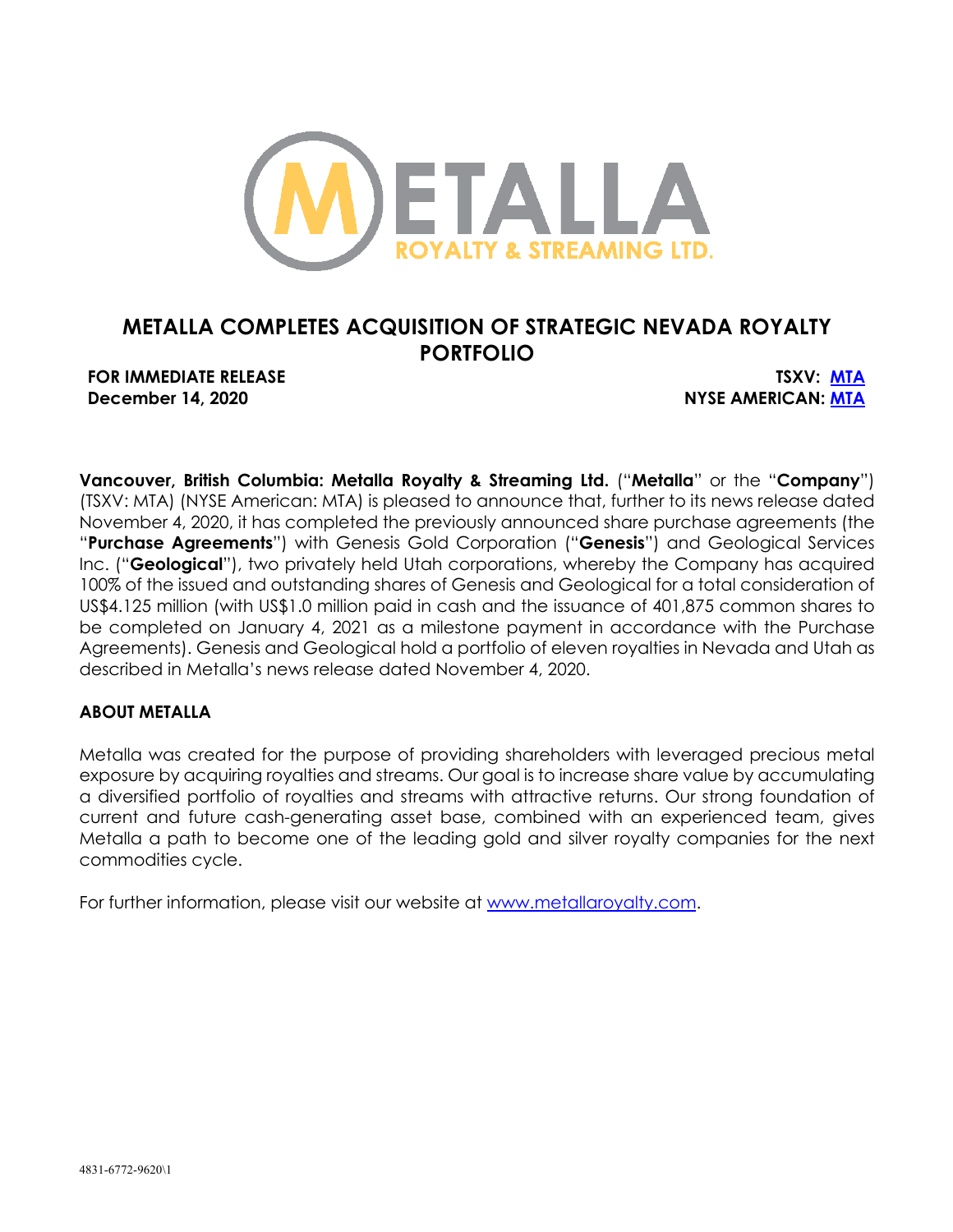## **ON BEHALF OF METALLA ROYALTY & STREAMING LTD.**

(signed) "Brett Heath"

President and CEO

## **CONTACT INFORMATION**

### **Metalla Royalty & Streaming Ltd.**

Brett Heath, President & CEO Phone: 604-696-0741 Email: info@metallaroyalty.com

Kristina Pillon, Investor Relations Phone: 604-908-1695 Email: kristina@metallaroyalty.com

#### Website: www.metallaroyalty.com

*Neither the TSX Venture Exchange nor its Regulation Services Provider (as that term is defined in the policies of the TSX Venture Exchange) accept responsibility for the adequacy or accuracy of this release.*

#### *CAUTIONARY NOTE REGARDING FORWARD-LOOKING STATEMENTS*

4831-6772-9620\1 *Often, but not always, forward-looking statements can be identified by the use of words such as "plans", "expects", "is expected", "budgets", "scheduled", "estimates", "forecasts", "predicts", "projects", "intends", "targets", "aims", "anticipates" or "believes" or variations (including negative variations) of such words and phrases or may be identified by statements to the effect that certain actions "may", "could", "should", "would", "might" or "will" be taken, occur or be achieved. Forward-looking statements and information include, but are not limited to, future share, royalty and other payments; future cash generation and returns; and Metalla having a path to becoming a leading gold and silver royalty company. Forward-looking statements and information are based on forecasts of future results, estimates of amounts not yet determinable and assumptions that, while believed by management to be reasonable, are inherently subject to significant business, economic and competitive uncertainties, and contingencies. Forwardlooking statements and information are subject to various known and unknown risks and uncertainties, many of which are beyond the ability of Metalla to control or predict, that may cause Metalla's actual results, performance or achievements to be materially different from those expressed or implied thereby, and are developed based on assumptions about such risks, uncertainties and other*  factors set out herein, including but not limited to: risks associated with the impact of general business and economic conditions; the *absence of control over mining operations from which Metalla will purchase precious metals or from which it will receive stream or royalty payments and risks related to those mining operations, including risks related to international operations, government and environmental regulation, delays in mine construction and operations, actual results of mining and current exploration activities, conclusions of economic evaluations and changes in project parameters as plans are refined; problems related to the ability to market precious metals or other metals; industry conditions, including commodity price fluctuations, interest and exchange rate fluctuations; interpretation by government entities of tax laws or the implementation of new tax laws; regulatory, political or economic developments in any of the countries where properties in which Metalla holds a royalty, stream or other interest are located or through which they are held; risks related to the operators of the properties in which Metalla holds a royalty or stream or other interest, including changes in the ownership and control of such operators; risks related to global pandemics, including the current novel coronavirus (COVID-19) global health pandemic, and the spread of other viruses or pathogens; influence of macroeconomic developments; business opportunities that become available to, or are pursued by Metalla; reduced access to debt and equity capital; litigation; title, permit or license disputes related to interests on any of the properties in which Metalla holds a royalty, stream or other interest; the volatility of the stock market; competition; future sales or issuances of debt or equity securities; use of proceeds; dividend policy and future payment of dividends; liquidity; market for securities; enforcement of civil judgments; and risks relating to Metalla potentially being a passive foreign investment company within the meaning of U.S. federal tax laws; and the other risks and uncertainties disclosed under the heading "Risk Factors" in the Company's most recent annual information form, annual report on Form 40-F and other documents filed with or submitted to the Canadian securities regulatory authorities on the SEDAR website at www.sedar.com and the U.S. Securities and Exchange Commission on the EDGAR website at www.sec.gov. Metalla undertakes no obligation to*  update forward-looking information except as required by applicable law. Such forward-looking information represents *management's best judgment based on information currently available. No forward-looking statement can be guaranteed, and*